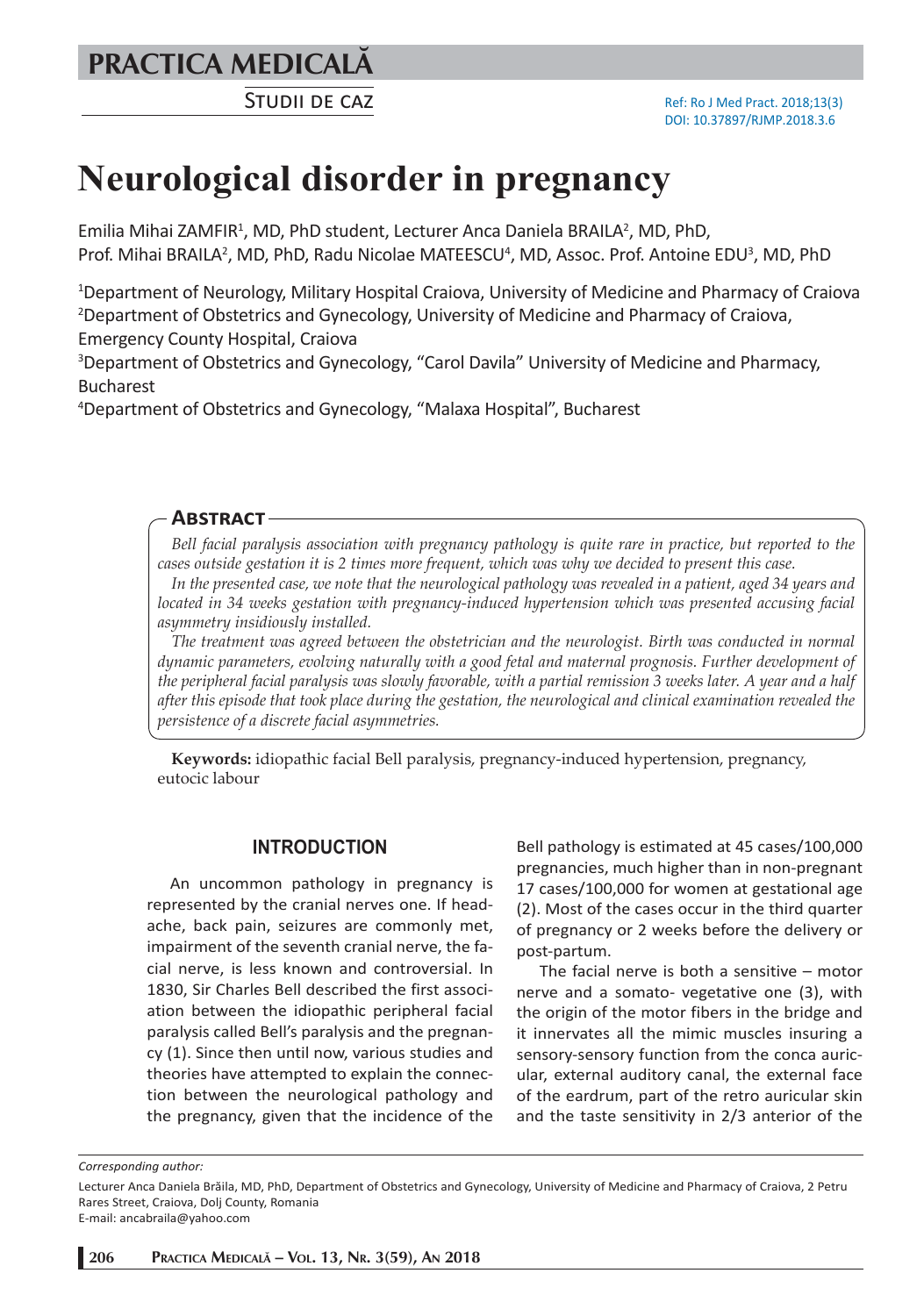tongue. The cortico-nuclear fibers damage causes the central type facial paralysis, while the lower nuclear and infranuclear injuries determine the peripheral facial paralysis.

#### **CASE PRESENTATION**

We present the case of a 34-year-old pregnant woman, 34 week of gestation, which was admitted in the neurology department for facial asymmetry insidiously installed 3-4 hours prior to the presentation to the medical office. We take into consideration that in the woman's history it was a birth 8 years ago, an eutocic birth at term, with a healthy child, the woman being a patient without chronic illnesses. The anamnesis shows a normotensive patient antepartum, having the blood pressure over 150/90 mmHg during the pregnancy and with antepartum overweight.

The objective neurological examination revealed a facial paralysis of peripheral type with asymmetry of the face: lagophthalmia – slot eyelid enlarged in the sick side, epiphora – leaking tears through the inner corner of the eyelid on the cheek, the Negro sign – the eye of the affected side seems moved up, the folds of the hemiforehead on the paralysed side deleted, nasal groove of the paralyzed side is deleted, the corner of the mouth of the sick side being lowered, with missing blinking the sick side, the sign Charles Bell – when closing the eyes, the eyeball of the sick side diverts up and in or up and outside, no impairment of taste or sensibility, without earache, so that it was established the diagnoses of idiopathic peripheral facial Bell paralysis or "a frigore". The positive diagnosis of peripheral facial paralysis was a purely anamnesis and clinical one, the laboratory investigations and imaging explorations aiming to find the cause – MRI skull, audiogram, CBC, ESR, lumbar puncture. It was established the Dexamethasone treatment 1f im/day, 5 days, and fat-soluble vitamins B group, by mutual agreement between the neurologist and the obstetrician.

After 3 weeks the pregnant woman gave birth to a healthy baby vaginally delivered, without intra- or postpartum incidents or complications. Both labor, parturition and after birth period were within normal parameters. The fetal prognosis was good; the intrauterine fetal condition was not influenced by the coexistent neurological disorders.

The further development of the peripheral facial paralysis was slowly favorable, with a partial remission 3 weeks later. EMG performed 10 days after the acute onset should have highlighted data about the evolution and prognosis (4) voluntary multistage potentials, favorable neurological maternal prognostic or fibrillation in case of unfavorable evolution, but this investigation could not be performed taking into account the state of the 36 weeks pregnant. A year and a half after this episode spent during the gestation, the clinical examination revealed the persistence of a discrete facial asymmetry and the skull imaging examination MRI without pathological changes.

#### **DISCUSSIONS**

The Bell's paralysis is a medical condition its diagnosis being established only by the exclusion of the other ethiopatogenic possibilities. Locating the lower part of the aqueduct, the Bell's paralysis does not present sensory, taste, tear, salivation or hyperacusis disturbances, consisting only in motor deficiency of the hemifacial level, the pathology being associated or not with retroauricular pain. The peripheral facial paralyses are determined mostly by the pathological processes localized in the last third of the Fallope aqueduct and can be of infectious nature: influenza viruses, herpes simplex, herpes zoster, bacterial acute or chronic infections, traumatic, tumoral, due to systemic diseases: hypertension, diabetes, leukemia, Hodgkin lymphoma, deficient states (3).

The treatment of the peripheral facial paralysis may be a medical one (4-6) with steroids, virostatics, vitamins of group B, botulinum toxin (7) by surgery (5) – muscle transpositions with temporal, masseter muscles, which are not connected to the facial nerve or the facial nerve decompression, fiziokinetically (8-10): by external massage, electrotherapy. The drug treatment is contested by some authors, but it can be efficient especially if inserted within the first 72 hours, with or without the fiziokinetical treatment, the surgery is reserved for those cases that present important sequelae. Despite the correct and quickly established treatment there are 10% of the cases that remain with a slight facial asymmetry, while 5% remain with important sequelae: muscle dysfunction, dyskinesia (11,12). At our patient, we considered it appropriate the corticosteroid combination with the vitamin therapy, given the state of gestation, which proved to be beneficial to both the mother and the fetus.